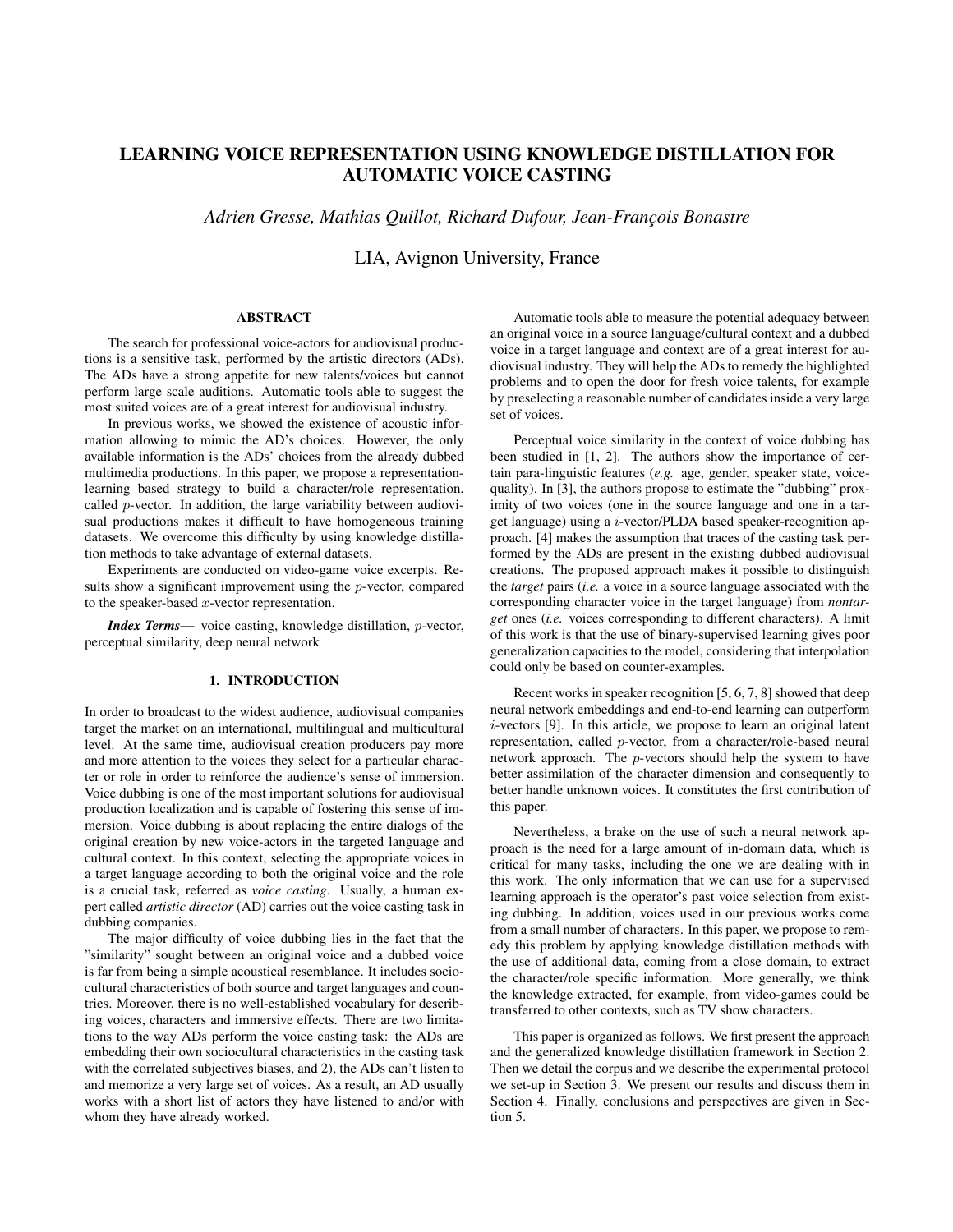#### 2. APPROACH

#### 2.1. A character-based representation

In recent years, Deep Neural Networks have been proposed to learn task-oriented representational spaces allowing to disentangle the factors that explicate hidden data variability [10]. We propose to learn a dedicated representation called p-vector on professional acted voices. The  $p$ -vectors space ( $p$  stands for "personnage" in French) is optimized on a character/role discrimination task. It allows to project voice segments in a way that maximizes the character variability.

In general, input representation has a strong impact on the performance of machine learning applications. Here, we adopt the x-vector representation, originally introduced in automatic speaker recognition [8]. A large amount of data from many speakers are used to build the *speaker embeddings* space. Audio segments are projected into this space and characterized by x-vectors. It can be seen as a compact and fixed size representation of a variable length acoustic parameters vectors sequence. We make the hypothesis that the speaker embeddings contain entangled information corresponding to the character/role dimension. Hence, we propose to build a new representational space (p-vector) able to discriminate between the different characters.

## 2.2. Knowledge distillation

In the context of this work, we have to deal with relatively small number of data. We propose to use knowledge distillation in order to exploit additional data from a close domain to tackle this problem.

The generalized distillation framework [11] unifies two techniques that both introduce a teacher to guide a student model through its learning process. The first technique introduces the concept of *Privileged Information* [12] by adding a novel element  $x_i^*$  to the feature-label pair  $(x_i, y_i)$  where  $i \in [1...N]$ , with N the number of samples. The second technique, referred as *Knowledge Distillation* [13], allows a simple neural network to solve a complicated task by distilling the knowledge from a cumbersome model. More generally, the teacher offers an opportunity for the student model to learn about decision boundary which are not contained in the training sample [11]. Typically, a neural network using a *softmax* activation function provides a probability for each class obtained with the following formula:

$$
y_i = \frac{\exp(z_i/T)}{\sum_j \exp(z_j/T)}
$$

 $\overline{q}$ 

where  $T$  refers to the temperature and  $z<sub>i</sub>$  denotes the output computed for each class in the final layer. A higher value of  $T$  gives a softer probability distribution over all classes. Distillation consists in raising the temperature until the teacher model produces proper probabilities vector  $q_i$  that can be used to train a student model. The point is that the  $q_i$  coming from the teacher, also referred as softtargets, contains much more information than a simple one-hot encoding.

As illustrated in Figure 1, we fit the student model to hard-targets (the one-hot encoded character labels) and soft-targets coming from the teacher. To do so, we use an imitation parameter denoted  $\lambda$  that controls the priority between the soft probabilities imitation and the usual hard labels predictions during the student model training. This is achievable by minimizing the following loss:

$$
\mathcal{L} = \frac{1}{N} \sum_{i=1}^{N} \left[ (1 - \lambda) l(y_i, q_i) + \lambda l(s_i, q_i) \right]
$$

where  $l$  denotes the *cross-entropy* loss and  $s_i$  refers to the soft-targets from the teacher model.

The teacher-student framework has been used in different works [14, 15, 16, 17, 18, 19] for a wide variety of tasks such as noise-robust speech recognition, domain adaptation, and speaker normalization. The proposed approach originally extends this framework to acted voices and specifically to character/role representation.

Given the limited number of character labels in our corpus, we train the teacher model on an additional dataset which contains more character labels. We suppose it could help the student model to learn a robust, more general, representation by fitting to the soft-targets from the teacher. Also, we suppose the student model could bypass hard-targets limitation by simply ignoring them to some extent.

#### 3. EXPERIMENTAL PROTOCOL

#### 3.1. Corpus

The voices from the *Mass Effect 3* role-playing game compose the main corpus. Originally released in English, this video-game has been translated and revoiced in other languages. In our experiments, we use the English and French versions of the audio sequences, representing 7.5 hours of speech in each language. Voice segments are 3 seconds long on average, each segment corresponds to a unique vocal interaction. Each English and French dataset contains 10, 000 voice segments. A character is then defined by a unique French-English couple of voice-actors. To avoid any bias in terms of speaker identity, we consider only a small subset of 31 different characters (13 female characters and 18 males), where we are certain that none of the actors plays more than one character.

To remedy the limited amount of characters in the *Mass Effect 3* corpus, we use additional data from another multilingual videogame called *Skyrim*. We limit this corpus to the English and French dialogues that are totalizing 120 hours of speech. We have 50, 000 segments in each language that are labelized according to 30 different character (7 females and 23 males). Since we do not have enough guarantee on the French-English correspondence of the segments and we are not sure that an actor plays a unique role, we do not use this corpus in the evaluation step. It only serves to transfer knowledge from the teacher to the student model in the distillation process. We make sure that there is no intersection between actors from *Skyrim* and *Mass-Effect 3* to prevent speaker-bias in the test set. Besides, all voice segments are high-quality studio-recorded audio files and we remove all segments shorter than one second.

#### 3.2. Sequences extraction

We perform a usual acoustic parameterization of the audio signal that we transform into 60-dimensional feature sequences containing 20 MFCCs including the log of the energy plus the first- and secondorder derivatives ( $\Delta + \Delta\Delta$ ). We use a Hamming sliding window of 20ms with a 10ms overlap to compute the parameters. We perform a cepstral mean normalization and a voice activity detection to remove the low-energy frames that mainly correspond to silence. An x-vector extractor has been built with the Kaldi toolkit [20] and trained on the Voxceleb corpus [21].

#### 3.3. Training protocol

The quantity of voice segments in the *Mass Effect 3* corpus is not well balanced among the different characters because of their relative importance in the video-game. Consequently, we select only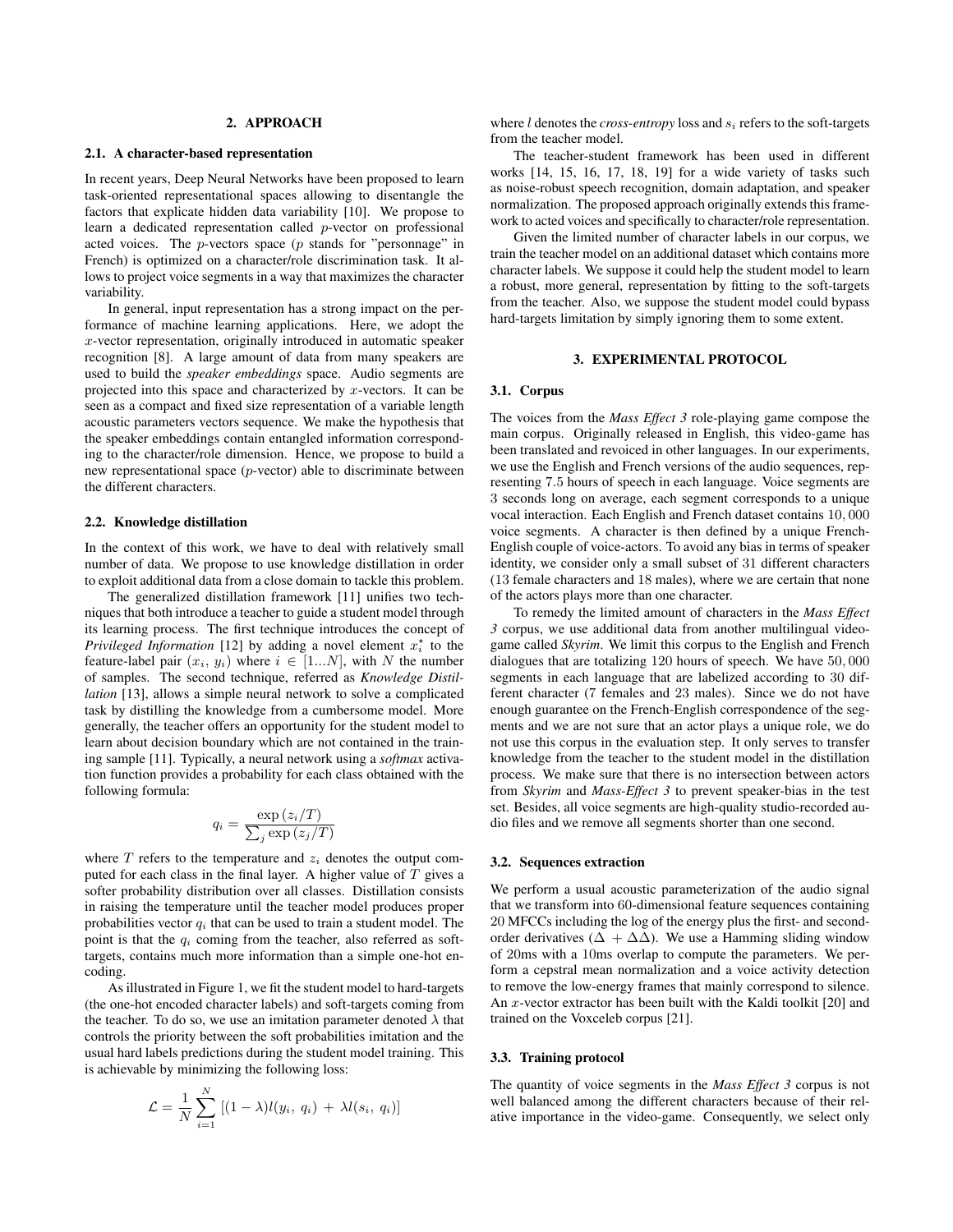

Fig. 1. The teacher model is trained to predict good soft-targets so that we can use them to train the student model. The teacher and student models can be trained either on the same or different corpus.

16 characters that all have at least 90 voice segments from both English and French voice-actors. Segments are all randomly picked out. Moreover, we create a k-fold cross-validation on this set of characters in order to have 4 of them in each fold. Thus, we have 4 distinct cases denoted A, B, C, and D that cover every character, each case involving 12 training characters and 4 characters kept-out for the evaluation. These 4 characters are completely unknown in the training part (they are not sharing any label or a speaker with one of the training data), making the voice-pairing task described in 3.4 extremely difficult. 20% of training data are used for validation. Regarding the additional corpus, we picked out the same number of segments for all the 30 characters and we also divided it into two parts with the same ratio assigned to validation. As we said before, no data from *Skyrim* are used for the test.

Both teacher and student models follow a similar neural network architecture. We create a Multi-Layer Perceptron (MLP) using the Keras toolkit [22]. We connect a 512-dimensional input layer to two hidden layers of dimension 256 plus an extra embedding layer (*i.e.* corresponding to p-vectors) of dimension 64 for the student model to a final output layer with a *softmax* activation function. Hidden layers are combined to a hyperbolic tangent activation. We apply a 0.25 dropout rate to hidden layers except for the embedding layer which is set to 0.5. We use a *Xavier* initialization of the model parameters [23] and we use the *Adadelta* optimizer with its default configuration to solve the minimization of the *cross-entropy* loss function. Moreover, we use a batch size of 12 examples and we train the model during 300 epochs while we monitor the loss function on the validation set to avoid overfitting.

We fit the teacher model to the features and labels from the additional dataset (*Skyrim*), considered as privileged information. The teacher model can be seen as a character/role discriminator. Then we use the teacher to compute the *Mass Effect 3* soft-targets and train the student model on both hard- and soft-targets from this corpus. The student learns to fit the 12 hard-targets and the 30 soft-targets depending on the  $\lambda$  parameter which controls the influence between soft- and hard-targets imitation during the training process. Finally, p-vectors are extracted from the student embedding layer.

#### 3.4. Evaluation

To challenge the inherent quality of the learned representation, we first perform a clustering analysis using the k-means algorithm on the extracted *p*-vectors. We expressly set  $k = 4$  to reflect the number of character labels present in the test set. Every voice segment then being gathered within the same cluster are assigned to the most represented character so that one cluster has one character label. Thus, a F-measure score is computed on the segment label hypothesis. Note that multiple clusters may be assigned to the same character, which constitutes a flaw. However, it remains a particular case indicating a bad result.

In addition, we evaluate the approach on a voice-pairing task with the *Mass Effect 3* corpus using the similarity scoring system proposed in [4]. Here, we test the capacity to make a significant distinction between *target* (*i.e.* same character) and *nontarget* (*i.e.* different character) pairs when we train the similarity model on pvectors.

#### 4. RESULTS

We use different values for the distillation temperature  $T \in [1..5]$ and the best results are observed with  $T = 4$  on average. In addition, we check the different values in the range [0, 1] for the imitation parameter  $\lambda$  and we get the best results using  $\lambda = 0.3$  when averaging on  $A, B, C$ , and  $D$ . To challenge the distillation method, we train a p-vector system with  $T = 1$  and  $\lambda = 0$  that corresponds to no distillation and an exclusive hard-target imitation (the additional corpus is not taken in account). Results presented in Tables 1 and 2 are on average under the proposed approach, which shows the benefice of the distillation.

#### 4.1. Clustering analysis

|                               | $\overline{A}$ | $_{\rm R}$ |      |      |
|-------------------------------|----------------|------------|------|------|
| baseline $(x$ -vector)        | 0.54           | 0.52       | 0.36 | 0.71 |
| $p$ -vector (no distillation) | 0.66           | 0.72       | 0.59 | 0.66 |
| $p$ -vector + distillation    | 0.78           | 0.78       | 0.40 | 0.77 |

Table 1. F-scores obtained on test p-vectors.

Table 1 presents the results, in terms of  $F$ -measure, of the clustering analysis using  $p$ -vectors. We observe that  $p$ -vectors have much better  $F$ -scores than the baseline x-vectors, which is not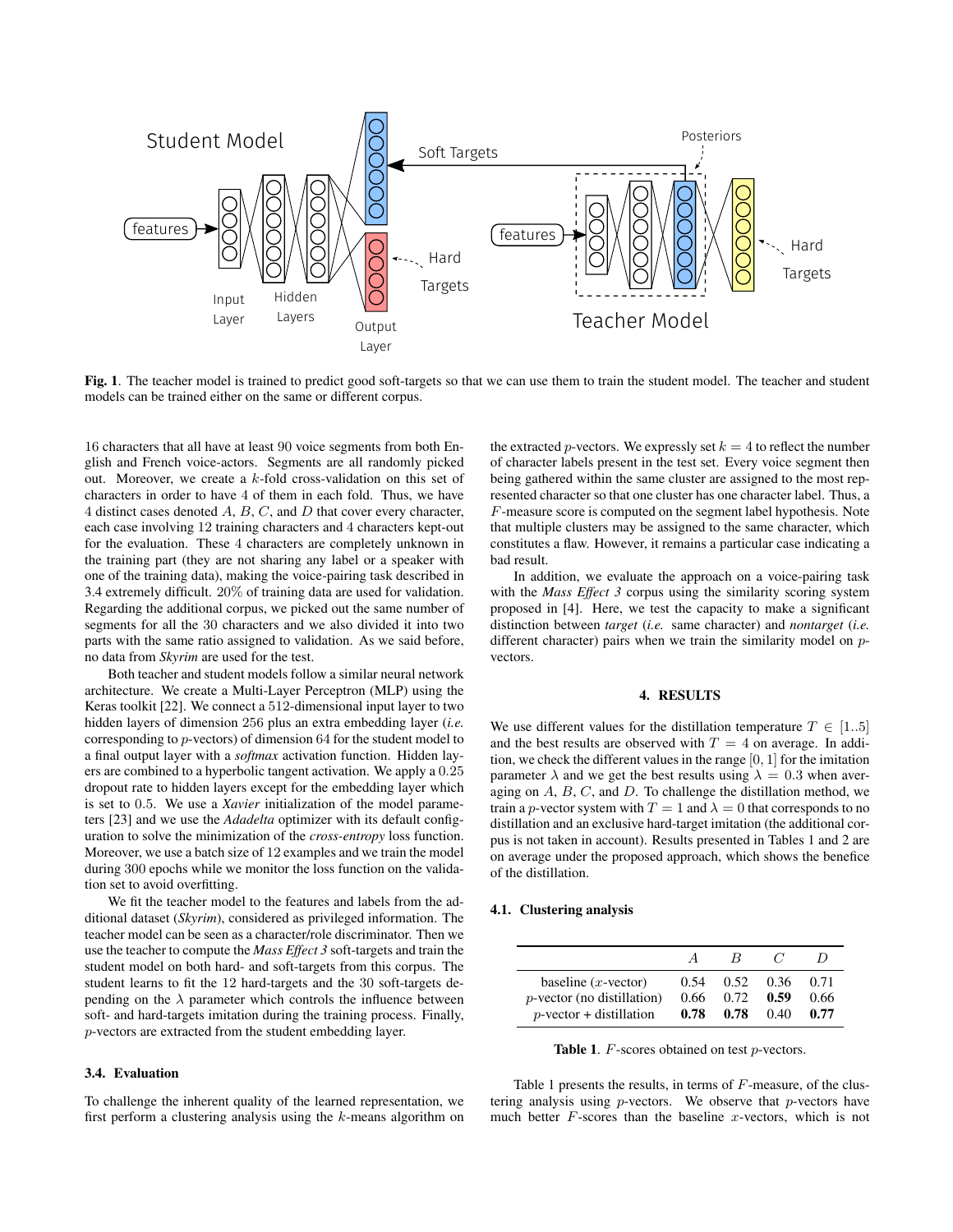surprising since  $x$ -vectors are designed to focus on the vocal identities of both English and French voice-actors more than on their character/role. We observe relatively good results, up to 0.78 for the best case, which indicates the ability to automatically recognize unknown characters/roles with  $p$ -vectors. Regarding the case  $C$ , we hypothesize that the low F-scores may result from the inherent similarity of the characters –all are male soldiers– involved in this particular test. Surprisingly, the p-vector system without distillation performs better in this specific case.

In Figure 2, we illustrate a 2-dimensional projection of the pvectors space thanks to the t-SNE algorithm. Unsurprisingly, we see a clear distinction between male and female characters in case A, B and D (C contains only male soldiers), same-gender characters are properly separated too. Considering the case  $D$  we observe that each voice-actors of both characters *Hackett* (blue) and *Illusive Man* (orange) have a strong vocal identity, which could facilitates clustering analysis and explains the unexpected high  $F$ -score (0.71) with the x-vector baseline system.



Fig. 2. Representation in the p-vectors space of the different voicesegments of each character in  $A$ ,  $B$ ,  $C$  and  $D$ .

#### 4.2. Similarity task

In addition, we give the results when evaluating  $p$ -vectors with the similarity decision system in Table 2. The results are presented in terms of accuracy and Student's  $t$ -test. The statistical test confirms the significant difference between similarity scores of *target* and *nontarget* pairs since all of the associated p-values are under the rejecting threshold. On average,  $p$ -vector outperforms the  $x$ -vector baseline system on the similarity task, with a 57% mean accuracy and a 44.79 mean t-score over the four cases. Moreover, we see lower variations among the different test cases.

The hypothesis statistical test confirms that the observed differences between *target* and *nontarget* pairs are significant. It cannot be a mere coincidence since we apply strong constraints on the test

|                                  |                | accuracy | $t$ -score |
|----------------------------------|----------------|----------|------------|
| haseline<br>$x$ -vector          | $\overline{A}$ | 0.60     | 64.58      |
|                                  | B              | 0.52     | 20.63      |
|                                  | C              | 0.54     | 26.86      |
|                                  | D              | 0.49     | $-6.19$    |
|                                  | mean           | 0.54     | 26.47      |
| $p$ -vector (no<br>distillation) | $\overline{A}$ | 0.58     | 53.82      |
|                                  | B              | 0.54     | 20.70      |
|                                  | C              | 0.57     | 49.86      |
|                                  | $\overline{D}$ | 0.54     | 23.34      |
|                                  | mean           | 0.55     | 36.93      |
| $p$ -vector +<br>distillation    | $\overline{A}$ | 0.63     | 80.00      |
|                                  | B              | 0.55     | 36.46      |
|                                  | C              | 0.55     | 28.33      |
|                                  | D              | 0.55     | 34.24      |
|                                  | mean           | 0.57     | 44.79      |

**Table 2.** Performance of the voice-pairing task on test  $p$ -vectors. Validation accuracy is generally above 85%.

set. Considering the difficulty of this task, we think they constitute a strong evidence that p-vectors contain character/role information.

## 5. CONCLUSION

In this paper, we introduced a deep neural network embedding called p-vector for automatic voice casting. The proposed approach firstly projects a speech recording in a character/role discriminant neural network representational space. It uses knowledge distillation methods to overpass data limitation problems. We use p-vector representation to apply character-based similarity metrics. We propose a very constrained protocol to counterbalance the limited amount of evaluation data. We observe a substantial improvement using our neural network embedding over the  $x$ -vector baseline. These results demonstrate that p-vectors contain information dedicated to the character/role dimension. We achieved to differentiate the sameand different-character pairs given the results of the similarity metric. Also, we successfully retrieved characters from unknown voices with a satisfying F-measure performance.

However, due to the limitations of our database and despite the rigorous protocol we designed, some caution should be taken. Confirmation of our findings on a bigger database with more characterlabels is needed before generalizing to every kind of audiovisual production, character or language/culture.

The teacher-student framework allows us to compute new softlabels and it could be more effective on larger training datasets with numerous character labels and multiple actors per label. Moreover, p-vectors allow the initiation of new research on the explicability/explainability questions, in particular in the context of artistic directors choices. We wish to confront  $p$ -vectors to a simple binary decision to observe the potential impact of a particular feature on the character dimension. Future work will replace the similarity system that discriminates between same- and different-character pairs with explanatory features (e.g. gender, voice-quality, timbre, prosody).

#### 6. ACKNOWLEDGMENT

This work is supported by the Digital Voice Design for the Creative Industry - TheVoice ANR project.